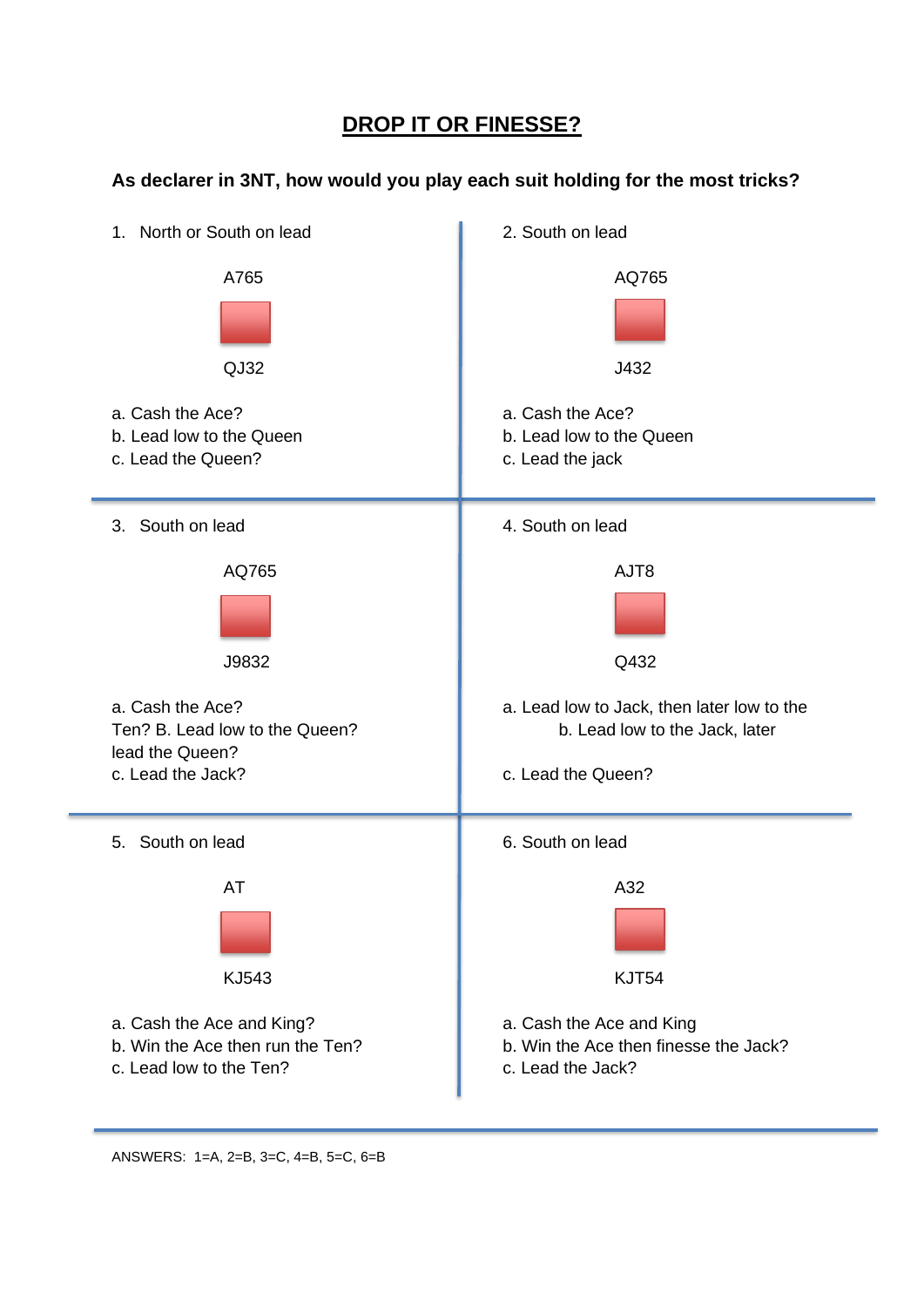# **What do you play as East?**



Answers:

1. K

2. 5 3. Q

4. A

5. J

- 6. 4
- 7. K
- 8. K
- 9. 8 10. 4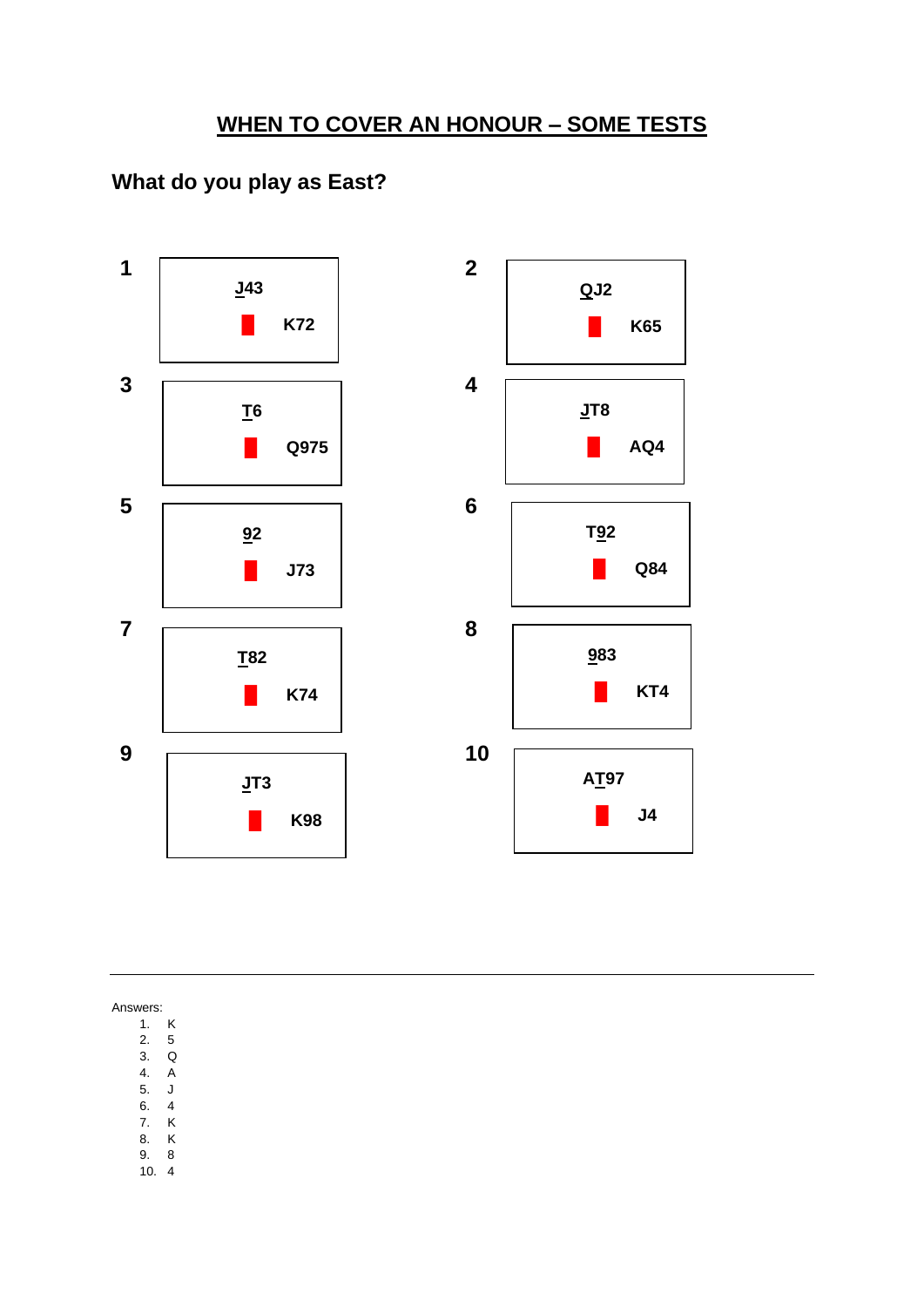#### **TEST YOUR DEFENCE** (Signals - High Encourage, Natural Count) 1. Nil Vul **← Q7** ♥ A108  $\triangle$  K.I5 ♣ AK964 ♠ AK10962  $\blacktriangledown$  43 ◆ 862 **Contract: 3H South** ♣ 103 **West North East South** 2S X P 3H All pass

You are West. After opening a classic weak two-bid to apparently no avail, you find yourself on lead against a heart partscore. You lead the obvious KS, partner plays the 8, and South the 4.

- a. How many spades did partner probably start with?
- b. Who has the JS?
- c. Which card do you lead now?



You are West. You lead the KH, partner plays the 2, and South the 5; then the AH, partner plays the 9, and South the 10.

- a. Who has the 6H?
- b. Is there any clue which suit partner wants led?
- c. Which card do you lead?

**Answers** 1a. 2 1b. South 1c. 2D 2a. East 2b. Yes 3c. 2D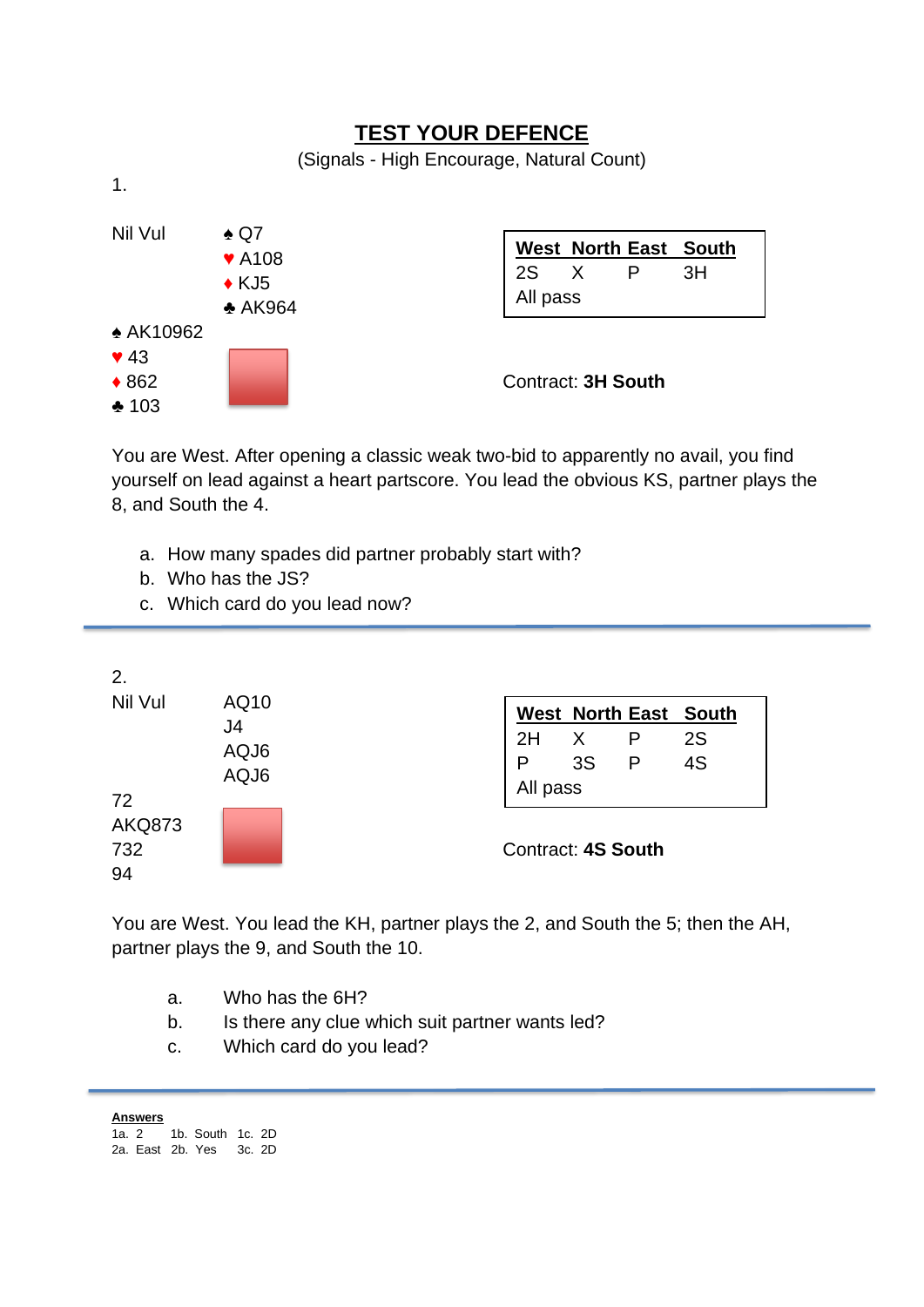## **TRICKS OF THE TRADE**

|                  |                             | $\mathbf{s}$                         | W            | N                            | <u>E</u>                                |
|------------------|-----------------------------|--------------------------------------|--------------|------------------------------|-----------------------------------------|
|                  | <b>A</b> Q963               | 1NT                                  | P            | 2C                           | $\mathsf{P}$                            |
|                  | $\blacktriangledown 853$    | 2D                                   | $\mathsf{P}$ | 3NT                          | All pass                                |
|                  | $\triangle$ A6              |                                      |              |                              |                                         |
|                  | $\triangle$ A852            |                                      |              |                              |                                         |
| Lead 4H          |                             |                                      |              |                              |                                         |
|                  | <b>↓J104</b>                |                                      |              |                              |                                         |
|                  | $\blacktriangledown$ AK6    |                                      |              |                              |                                         |
|                  | $\triangle$ KQ2             |                                      |              |                              |                                         |
| <b>3NT South</b> | $\triangle$ KJ65            |                                      |              |                              |                                         |
|                  |                             |                                      |              |                              |                                         |
|                  |                             | S                                    | W            | $\overline{\mathsf{N}}$      | E                                       |
| 2.               | $\triangle$ QJ543           | 2NT                                  | P            | $3C^*$                       | $X^*$                                   |
|                  | ♥ A1096                     | 3S                                   | $\mathsf{P}$ | 3NT                          | P                                       |
|                  | $\triangle$ A2              | 4NT*                                 | P            | 5H                           | P                                       |
|                  | $* 64$                      | 6NT                                  | All pass     |                              |                                         |
| Lead 5C          |                             | $*3C = Stayman$<br>*4NT/4C = Ace ask |              |                              |                                         |
|                  | $\triangle$ A10             |                                      |              | $*X$ = asks for club lead    |                                         |
|                  | ♥ QJ8                       |                                      |              | (double of an artificial bid |                                         |
| <b>6NT South</b> | ◆ KQJ107<br>$\triangle$ AK8 |                                      |              |                              | e.g. 3C will show a good suit in Clubs) |

Ask these questions about both the above hands.

۵

- 1. How many top tricks do you have in all 4 suits?
- 2. How many additional tricks do you need to make your contract?
- 3. What suit(s) may yield an extra trick by an honour?
- 4. What suit(s) may yield an extra suit by length?
- 5. Does the lead look like 4th highest? Short suit? Honour sequence?
- 6. Do you plan to use the holdup play on the first trick?
- 7. Is one specific opponent more dangerous than the other? If so, who?
- 8. In which suit do you plan to establish your first additional trick?

Answers Hand 1. 1=7, 2=2, 3=Spades/Clubs, 4=C, 5=Fourth, 6=Yes, 7=West, 8=Spades Answers Hand 2. 1=9, 2=3, 3=Spades/Hearts,4=S, 5=Short suit, 6=No, 7=No, 8=Spades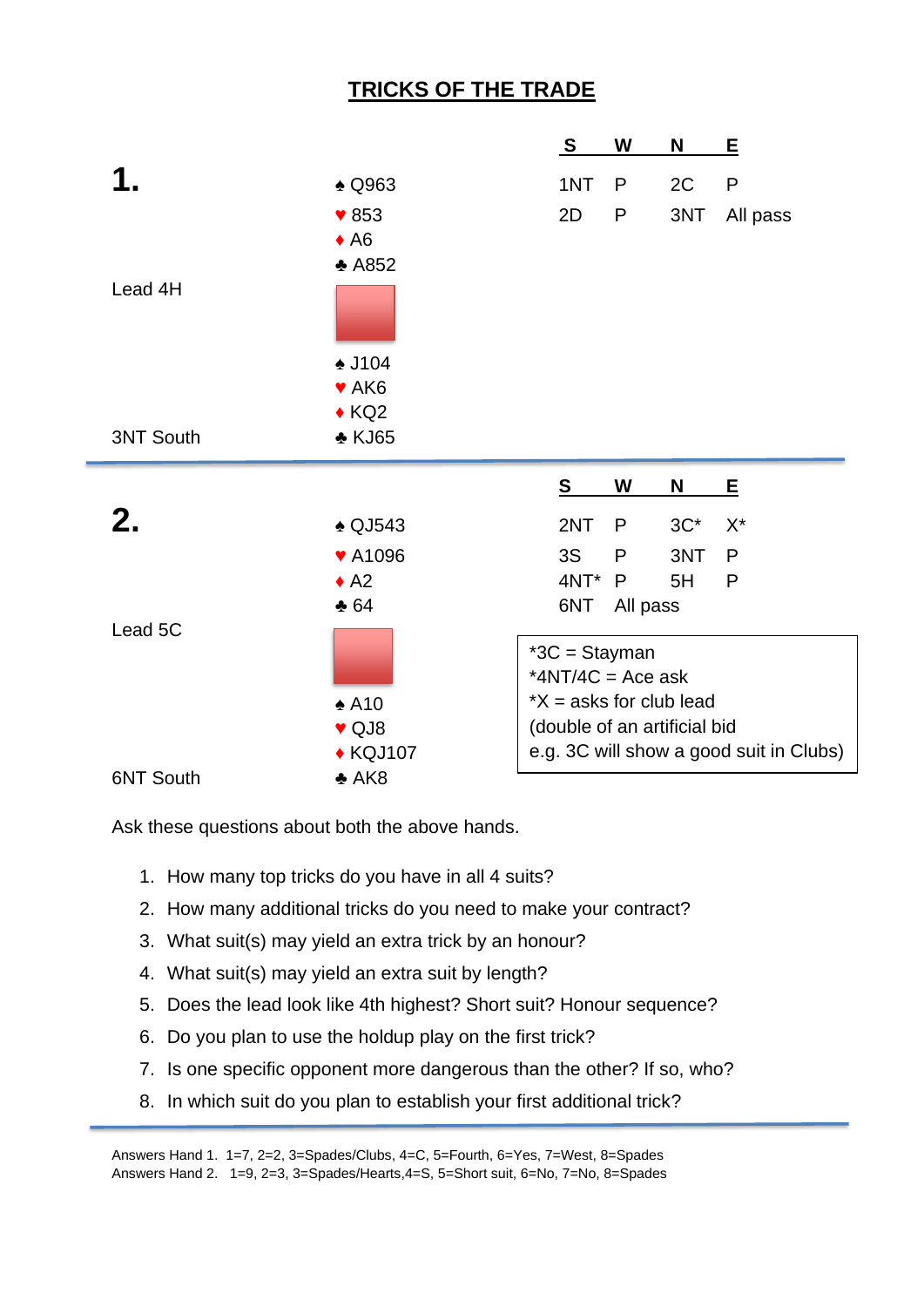## **KEY PLAYS AT NO TRUMPS**

| 1.<br><b>Both Vul</b>                                                                                         | $\triangle$ A93<br>$\blacktriangledown$ Q3<br>◆ 10432<br>$\triangle$ A753       | 2.<br>Nil Vul                                                                                                                                             | $\triangle$ Q82<br>$\blacktriangledown$ 107<br>◆ A8763<br>$\triangle$ K54 |  |  |  |  |
|---------------------------------------------------------------------------------------------------------------|---------------------------------------------------------------------------------|-----------------------------------------------------------------------------------------------------------------------------------------------------------|---------------------------------------------------------------------------|--|--|--|--|
| Lead 10H                                                                                                      |                                                                                 | Lead 4H                                                                                                                                                   |                                                                           |  |  |  |  |
| 3NT South                                                                                                     | <b>AK764</b><br>$\blacktriangleright$ AK2<br>$\triangle$ QJ<br>$\triangle$ K642 | <b>3NT South</b>                                                                                                                                          | $\triangle$ AK3<br>♥ A65<br>$\triangle$ K2<br>♣ Q10983                    |  |  |  |  |
|                                                                                                               | a. How many top tricks?<br>b. Which two suits do you plan to establish?         |                                                                                                                                                           | a. How many top tricks?<br>b. On which round do you win the AH?           |  |  |  |  |
| 1,2,3<br>c. What is the key play?<br>A. Duck a club first<br>B. Duck a spade first<br>C. Lead a diamond first |                                                                                 | c. What is the key play?<br>A. Lead the 10C and let it ride<br>B. Lead the 3C to the king and then<br>finesse the 10C<br>C. Win the KD and duck a diamond |                                                                           |  |  |  |  |
|                                                                                                               |                                                                                 |                                                                                                                                                           |                                                                           |  |  |  |  |
| 3.<br><b>Both Vul</b>                                                                                         | ᢢ763<br>♥ K95<br>$\triangle$ J95<br>$\triangle$ AK98                            | 4.<br>E/W Vul                                                                                                                                             | $\triangle$ KQJ2<br>$\blacktriangledown$ 74<br>♦ 8762<br>$\triangle$ AK2  |  |  |  |  |
| Lead 3H                                                                                                       | $\triangle$ K5<br>$\blacktriangledown$ A82                                      | Lead JH                                                                                                                                                   | $\triangle$ A6<br>$\blacktriangleright$ AK62                              |  |  |  |  |
| <b>3NT South</b>                                                                                              | $\triangle$ AKQ2<br>$\triangle$ 6542                                            | <b>6NT South</b>                                                                                                                                          | $\triangle$ AK3<br>$\triangle$ Q973                                       |  |  |  |  |

ANSWERS: Case 1 a=7, b=C and D, c=C Case 2 a=6, b=3, c=A Case 3 a=8, b=E can lead a spade, c=B Case 4 a=11, b=W,c=A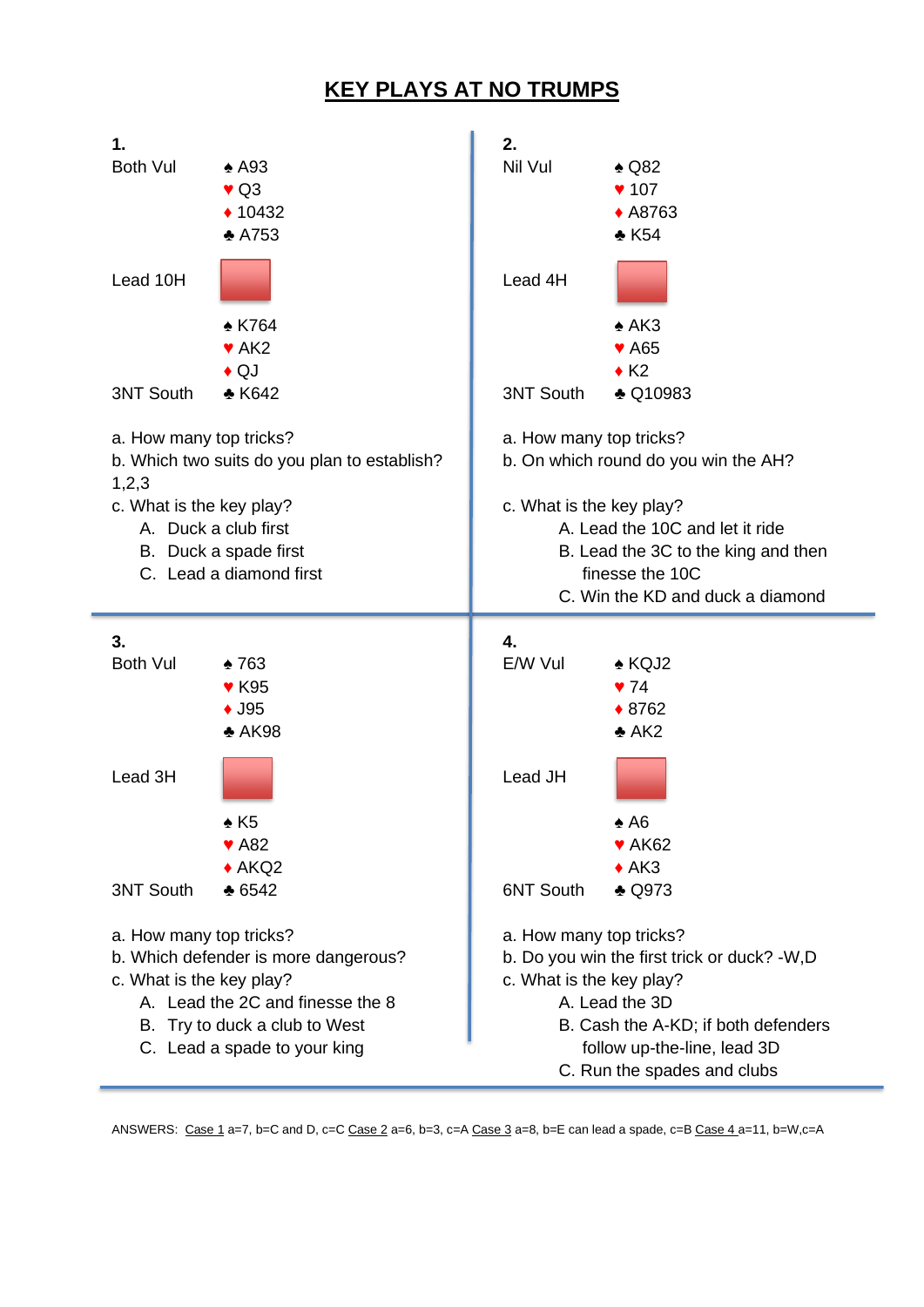## **DROP IT OR FINESSE – MORE**

As declarer in 3NT, how would you play each suit holding for the most tricks?



- a. Win the ace and king a. Win the ace and king
- 
- c. Win the ace; later lead the jack c. Win the king then finesse the 10





- a. Win the ace, king and queen **a. Win the ace, king and queen**
- 
- c. Lead low to the nine c. Lead the 102





- a. Win the ace, king and queen a. Win the ace, king and queen
- b. Win the ace then finesse the 10 b. Win the ace then run the 10
- 

#### **1. South leads 2. North or South leads**



What is your play? What is your play?

- 
- b. Lead the jack b. Win the ace then finesse the jack
	-

### **3. South leads 4. North or South leads**



What is your play? What is your play?

- 
- b. Win the ace then finesse the 10 b. Win the ace, king and finesse the 10
	-



What is your play? What is your play?

- 
- 
- c. Lead the 10 c. Lead low to the 10